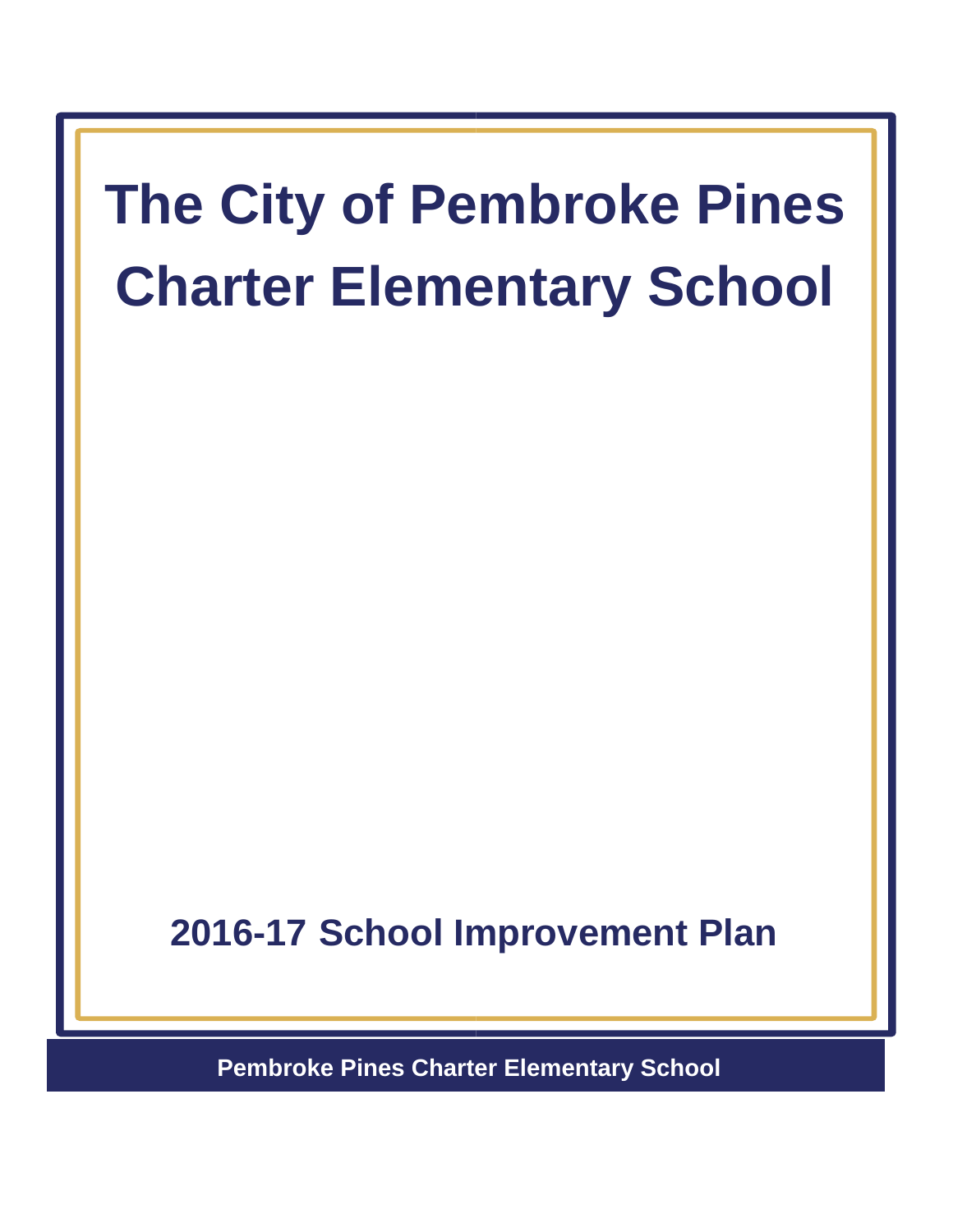| Central Campus: 12350 Sheridan Street, Pembroke Pines, FL 33026<br>East Campus: 10801 Pembroke Road, Pembroke Pines, FL 33025<br>West Campus: 1680 SW 184 Avenue, Pembroke Pines, FL 33029 |              |                              |                        |              |
|--------------------------------------------------------------------------------------------------------------------------------------------------------------------------------------------|--------------|------------------------------|------------------------|--------------|
| www.pinescharter.net                                                                                                                                                                       |              |                              |                        |              |
| <b>School Demographics</b>                                                                                                                                                                 |              |                              |                        |              |
| <b>Title I</b><br><b>Free/Reduced Price Lunch</b><br><b>School Type</b>                                                                                                                    |              |                              |                        |              |
| Elementary                                                                                                                                                                                 |              | <b>No</b>                    | 29%                    |              |
| <b>Alternative/ESE Center</b><br><b>No</b>                                                                                                                                                 |              | <b>Charter School</b><br>Yes | <b>Minority</b><br>85% |              |
| <b>School Grades History</b>                                                                                                                                                               |              |                              |                        |              |
| Year<br>Grade                                                                                                                                                                              | 2015-16<br>A | 2014-15<br>A                 | 2013-14<br>A           | 2012-13<br>A |
| <b>School Board Approval</b>                                                                                                                                                               |              |                              |                        |              |

This plan is pending approval by the School Board of Broward County and City of Pembroke Pines City Commission.

## **SIP Authority and Template**

Section 1001.42(18), Florida Statutes, requires district school boards to annually approve and require implementation of a school improvement plan (SIP) for each school in the district.

The Florida Department of Education (FDOE) SIP template meets all statutory and rule requirements for traditional public schools and incorporates all components required for schools receiving Title I funds. This template is required by State Board of Education Rule 6A-1.099811, Florida Administrative Code, for all noncharter schools with a current grade of D or F, or with a grade of F within the prior two years. For all other schools, the district may use a template of it's choosing. All districts must submit annual assurances that their plans meet statutory requirements.

This document was prepared by school and district leadership following the Florida Department of Education's school improvement template.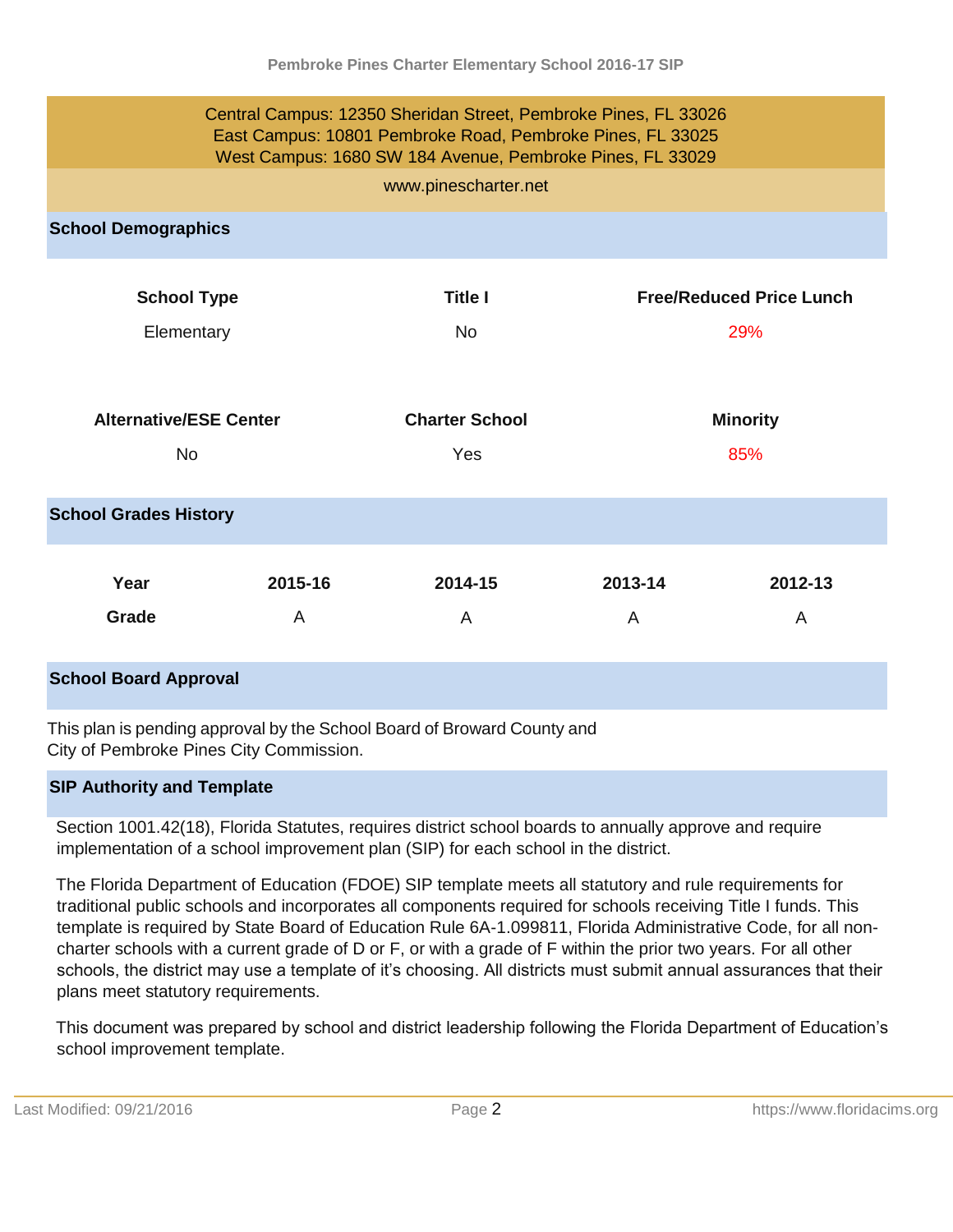# **Table of Contents**

| <b>Purpose of the School Improvement Plan</b>           |          |
|---------------------------------------------------------|----------|
| <b>Differentiated Accountability</b>                    |          |
| <b>Current School Status</b>                            | $5 - 12$ |
| <b>Goals and Action Plan for Improvement</b>            |          |
| <b>Goals</b>                                            | 13       |
| <b>Action Steps and Rationale</b>                       | 13       |
| <b>Monitoring the Effectiveness of the Action Steps</b> | 14       |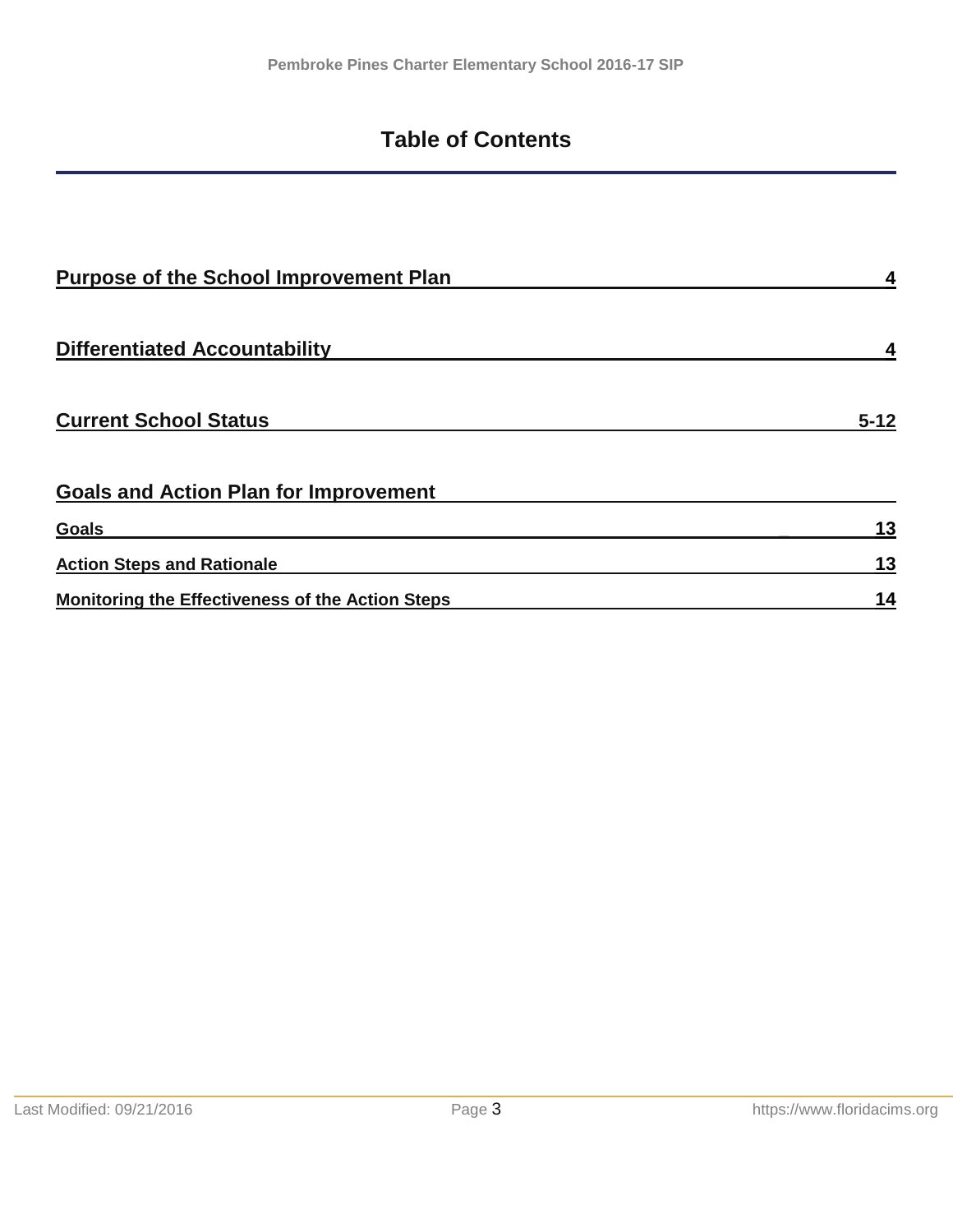The SIP is intended to be the primary artifact used by every school with stakeholders to review data, set goals, create an action plan and monitor progress. A corollary at the district level is the District Improvement and Assistance Plan (DIAP), designed to help district leadership make the necessary connections between school and district goals in order to align resources. The Florida Department of Education encourages schools to use the SIP as a "living document" by continually updating, refining and using the plan to guide their work throughout the year. This printed version represents the SIP as of the "Date Modified" listed in the footer.

# **Differentiated Accountability**

Florida's Differentiated Accountability (DA) system is a statewide network of strategic support, differentiated by need according to performance data, and provided to schools and districts in order to improve leadership capacity, teacher efficacy and student outcomes. DA field teams collaborate with district and school leadership to design, implement and refine improvement plans, as well as provide instructional coaching, as needed.

# **2016-17 DA Category and Statuses**

| ___<br>__<br><b>DA Category</b> |  |
|---------------------------------|--|
| Not in DA                       |  |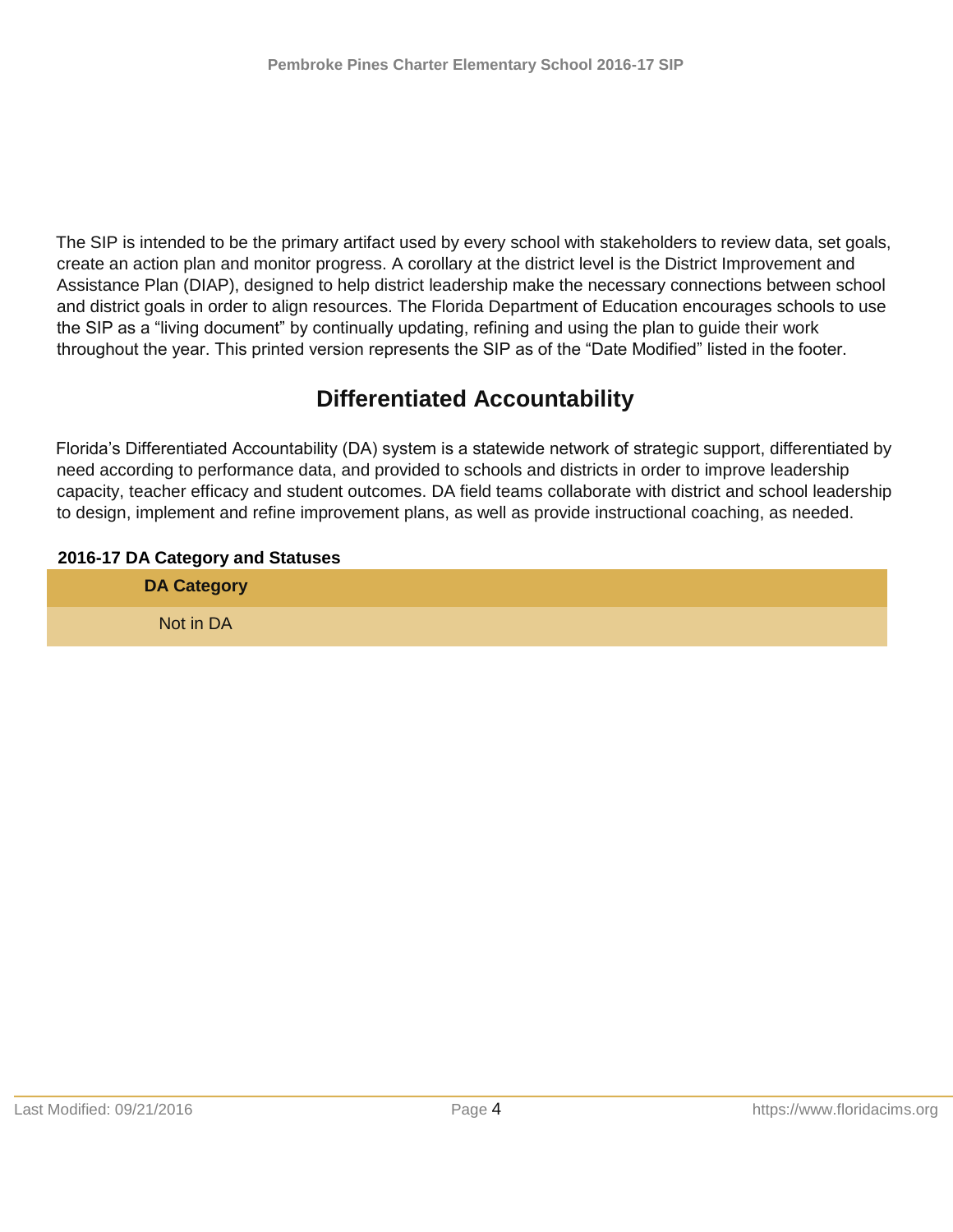#### **Current School Status**

#### **Supportive Environment**

#### **School Mission and Vision**

It is our mission to prepare students to succeed in a global society by providing a personalized and rigorous curriculum through excellence in teaching.

Our vision, as a community, is to cultivate character and foster lifelong learning through a challenging educational experience in a safe environment.

#### **School Environment**

Upon acceptance to Pembroke Pines Charter Elementary School (PPCES) via a lottery system, every parent/guardian must complete an enrollment application prior to attendance. This application includes detailed data about the educational and cultural background of each student. Through annual surveys, PPCES gains insight about the relationship between teachers and students. The survey data is disaggregated and areas for improvement are addressed by the administration with input from all stakeholders.

Pembroke Pines Charter Elementary School learns about students' cultures through a variety of activities that engage students and teachers in shared experiences that lead to enhanced relationships. Through the mentoring program students have the opportunity to voice concerns and opinions on a number of topics. Each child sets academic and social goals that are discussed oneon-one with a caring advocate who knows his/her heritage, academic achievement, and interests. Students are also afforded the opportunity to participate in extracurricular activities that strengthen the relationship between teachers and students. Multicultural activities are embedded within the curriculum and a celebratory week is dedicated to embracing all cultures reflected at the school.

#### **Creating a Safe Environment**

PPCES has policies and procedures in place to safeguard the safety and security of all students during arrival, dismissal, and throughout the school day. The school's Safety Plan provides clearly delineated instructions for the safety of all students and staff in case of fire, tornado, lockdown, and crisis intervention. The plan also provides guidelines for prevention preparedness and critical incidents including, but not limited to, bomb threats and civil disturbances. A Safety Team meets regularly to debrief and ensure safety procedures are up-to-date and effective. The City regularly conducts safety audits, including periodic inspections by the Fire Marshall.

The physical layout of the school is designed to have a single point entry where all visitors sign in and are screened by the welcome staff. Common areas are secured and teachers and staff serve as monitors to supervise students at all times. In addition, PPCES's uniform policy supports a safe and disciplined learning environment.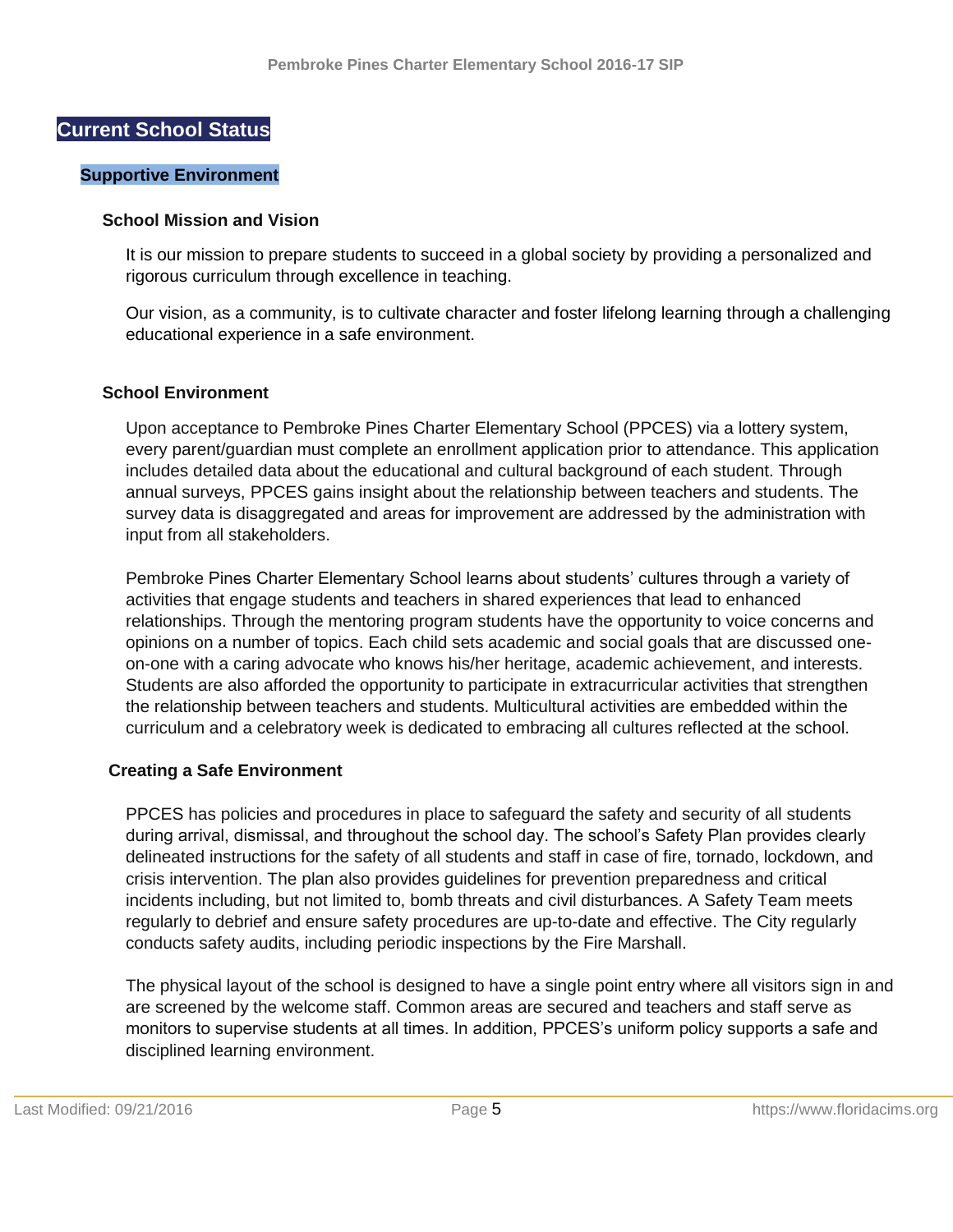In all classrooms, safety and security are maintained through management plans where all students understand classroom routines, behavioral expectations and consequences. These classroom management plans ensure that students feel comfortable in their environment and are able to collaborate knowing that their views are respected and valued. Students also participate in guidance and behavioral programs such as Anti-Bullying and Gang Resistance and Drug Education (GRADE) that strengthen the safety, security, and respect for all students.

The before school and afterschool programs offer parents a safe place for children. Before/after school staff monitor homework, reading and outdoor activities. All children are released only to authorized adults.

#### **Schoolwide Behavioral System**

In compliance with Florida Statute 1006.07(2), a school-wide behavioral system is in place to support the learning environment and minimize disruption throughout the school day. The school adheres to a Proactive Discipline Plan that establishes guidelines and supports a discipline matrix that outlines consequences for inappropriate behavior. The plan serves as a guide to assist students, parents, teachers, and school administrators with school rules and policies regarding student conduct and discipline. These are also outlined in the Code of Student Conduct approved by the Broward School Board. Parents and students must sign an acknowledgement form indicating that they have reviewed the document. The goal of the Code of Student Conduct is to provide the guidelines for a safe and orderly environment for both staff and students where teachers can instruct and students can learn.

#### **Guidance, Mentoring and Other Pupil Services**

PPCES takes pride in providing services that address the social-emotional needs of each child. Every building site has an onsite full-time guidance counselor who supports student needs through small and large group sessions, classroom visits, individual sessions, and research-based programs. In addition, counselors lead the Multi-Tiered System of Support (MTSS)/ Response to Intervention (RTI) process to monitor student progress in both behavioral and academic areas. The school offers the following programs to ensure all students develop positive character traits:

- Kids of Character, a program in conjunction with the South Florida Sun Sentinel that recognizes two students in each class who exhibit the character trait for the month;
- GRADE, a gang and drug prevention program in partnership with the city's police department;
- K-Kids, a student branch of the community service organization Kiwanis Club

Each campus has a Collaborative Problem Solving Team that oversees the MTSS/RTI process and meets routinely to evaluate student performance, analyze progress monitoring data, and provide support for instruction and behavioral interventions. A school psychologist assists in determining the needs of students once they have gone through the RtI process. The Exceptional Student Education (ESE) department provides students with services that may impact their social emotional needs based on their Individual Education Plan (IEP), including services by a speech pathologist. Resources are also available to parents in reference to particular learning disabilities, emotional support groups, and strategies to use at home with their children.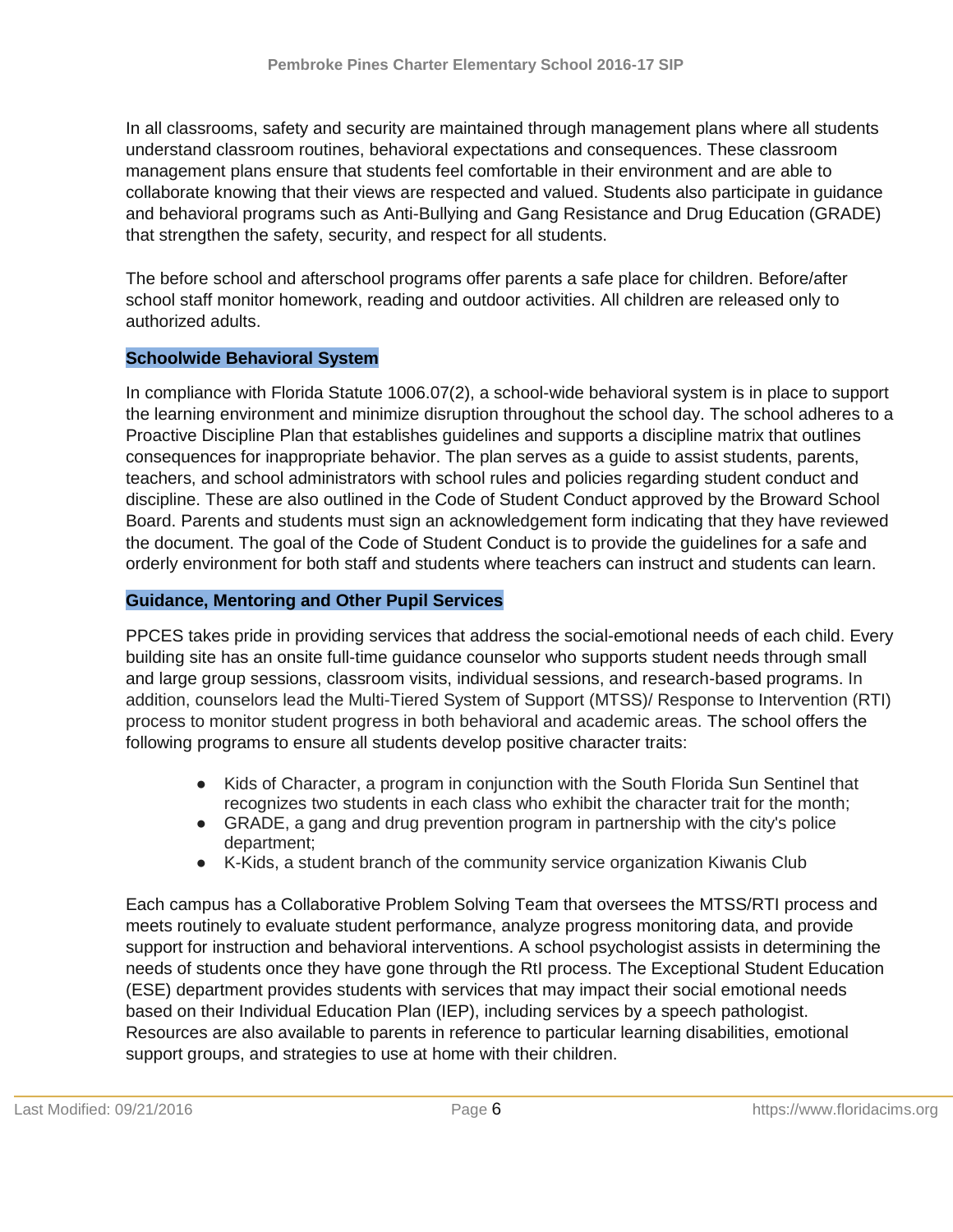#### **Family and Community Involvement**

In alignment with the system's belief that collaboration among stakeholders is paramount in meeting the needs of all students, parents of students in the charter system volunteer a minimum of 30 service hours annually. This commitment actively and continually engages parents in the academic experiences of their children. Beyond the service hour requirement, parents are encouraged to participate in a variety of workshops and seminars. PPCES fosters open and positive lines of communication via system and teacher websites, global emails, newsletters, social media, online grade books, agendas, and Parent Link telephone calls. These modes of communication continually keep parents abreast of their child's progress and of ways to improve their child's academic performance. The school also makes available a copy of the most recent School Accountability Report for all stakeholders to review.

PPCES is continuing it's effort with the Support Our Schools campaign, which has increased partnerships within the community and provided additional funding. The Parent-Teacher Association (PTA) builds strong working relationships among parents, teachers, and our schools in support of students. They assist in obtaining supplemental funding for school functions through membership drives, fundraising activities, and grant opportunities in an effort to improve student achievement and strengthen community relationships. In addition, the Parent Advisory Board provides constructive feedback regarding all conditions that support a positive learning environment. And, student-centered organizations, such as Student Council, and K-Kids actively participate within the community by supporting various causes and performing at numerous functions.

# **Effective Leadership**

| <b>Central Campus Leadership Team</b> |                              |  |  |
|---------------------------------------|------------------------------|--|--|
| Sean Chance                           | Principal                    |  |  |
| Jenny Iznaga                          | <b>Assistant Principal</b>   |  |  |
| <b>Kimberly Lookretis</b>             | Guidance                     |  |  |
| Jill Berman                           | <b>Curriculum Specialist</b> |  |  |
| <b>Kerry Guevara</b>                  | <b>ESE Director</b>          |  |  |

| <b>East Campus Leadership Team</b> |                              |  |  |
|------------------------------------|------------------------------|--|--|
| <b>Kenneth Bass</b>                | Principal                    |  |  |
| Dr. Linda Montoto                  | <b>Assistant Principal</b>   |  |  |
| <b>Chantel Gunness</b>             | Guidance                     |  |  |
| Alina Perry-Smith                  | <b>Curriculum Specialist</b> |  |  |
| <b>Kerry Guevara</b>               | <b>ESE Director</b>          |  |  |

| <b>West Campus Leadership Team</b> |  |  |
|------------------------------------|--|--|
| Michael Castellano<br>Principal    |  |  |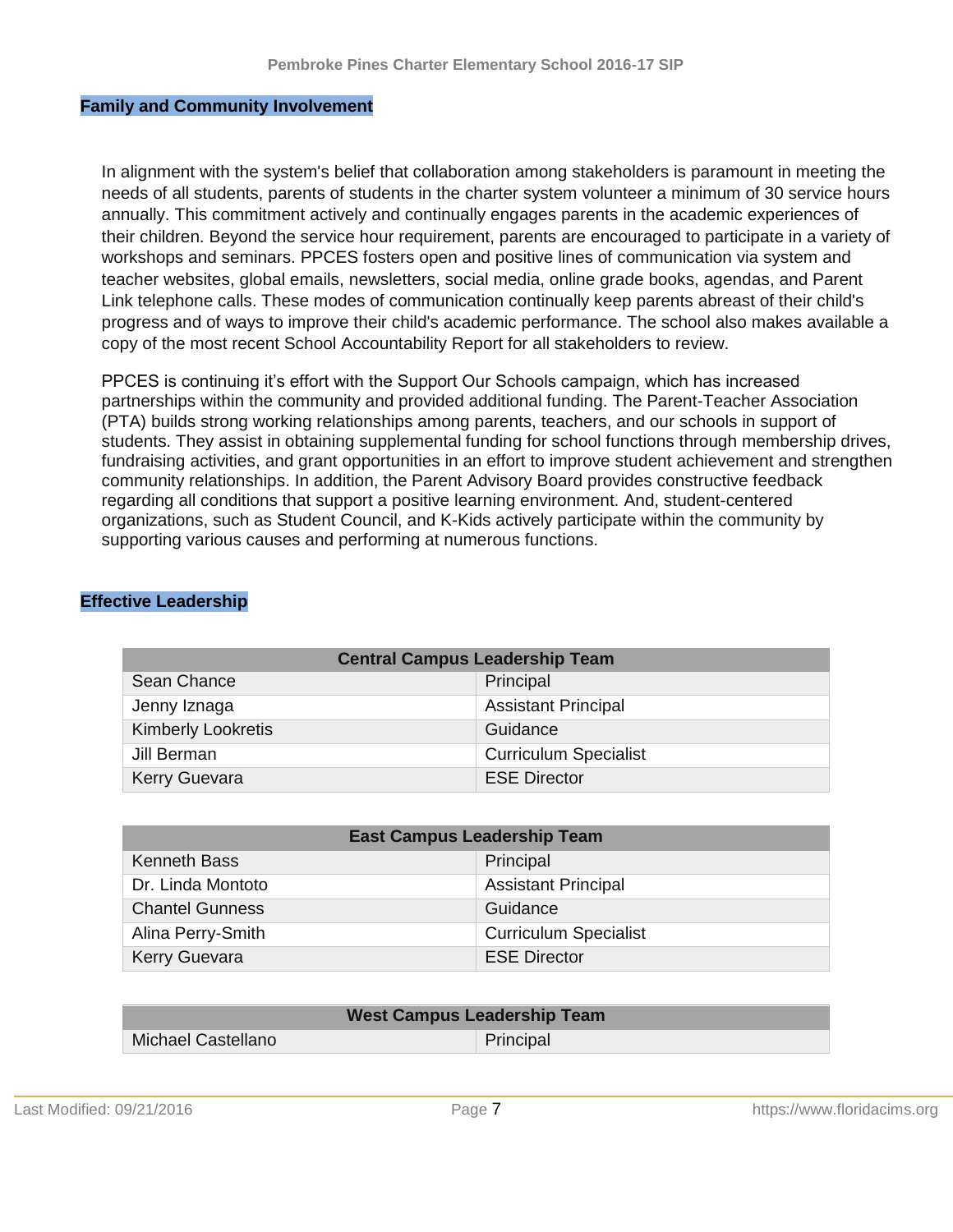| JoAnna DiGioia    | <b>Assistant Principal</b>   |
|-------------------|------------------------------|
| Samantha Grandson | Guidance                     |
| Marta Tápanes     | <b>Curriculum Specialist</b> |
| Maria Marquez     | <b>ESE Director</b>          |

#### **Roles and Responsibilities**

The PPCES leadership team provides direction, instructions, and guidance to teachers and staff. The team meets regularly to develop strategies to reach goals, identify professional development needs, meet with teachers to discuss areas of concern, and provide guidance and results-oriented solutions. The leadership team spends time working on matters of long-term importance, including common policies, common direction, and organizational development and improvement initiatives that lead to school improvement and student academic achievement.

Kenneth Bass, Michael Castellano, and Sean Chance are the principals of Pembroke Pines Charter Elementary School for the East Campus, West Campus, and Central Campus respectively. They meet regularly with the assistant principals, curriculum specialists, guidance counselors, teachers, and staff to discuss curriculum and instruction, day-to-day operations, safety, and policies to improve the school.

The principals review student and teacher data, perform walk-throughs and observations, conduct meetings with stakeholders, and communicate with the Parent Advisory Board, City of Pembroke Pines personnel, and the City Commission, which serves as the school's governing board. The principals frequently meet with parent groups and attend school and community functions. They communicate with stakeholders via global email notices, faculty meetings, parent nights, workshops, parent link, and morning announcements which provide information on school activities and functions. Additionally, the principals are responsible for the allocation and disbursement of budgetary finances to ensure all students receive an equitable education and that a clean, safe, and orderly environment is accessible to all stakeholders.

JoAnna DiGioia, Jenny Iznaga, and Dr. Linda Montoto are the assistant principals of the West Campus, Central Campus, and East Campus respectively. The assistant principals meet regularly with teachers, staff and students to discuss the day-to-day operations, school safety procedures, student data, and curriculum and instruction. They serve as the school liaison for the Parent Teacher Association and provide support in all fundraising activities. The assistant principals are the main contact for disciplinary issues in the school and also perform walk-throughs and observations. In addition, assistant principals meet with staff and parents about individual student academic and/or behavioral needs.

Samantha Grandson, Kimberly Lookretis, and Chantel Gunness are the guidance counselors for the West Campus, Central Campus, and East Campus respectively. Each counselor meets with teachers, staff, and students in the areas of academic performance and personal social issues. They work with small groups of students, individual students, and classes to implement a comprehensive annual guidance plan. The counselors oversee the Character Education program, Anti-bullying program, and the development of social skills. In addition, they serve as Testing Coordinator, Interventionist Team Leader, Section 504 Liaison, Child Abuse Designee, and Homeless Education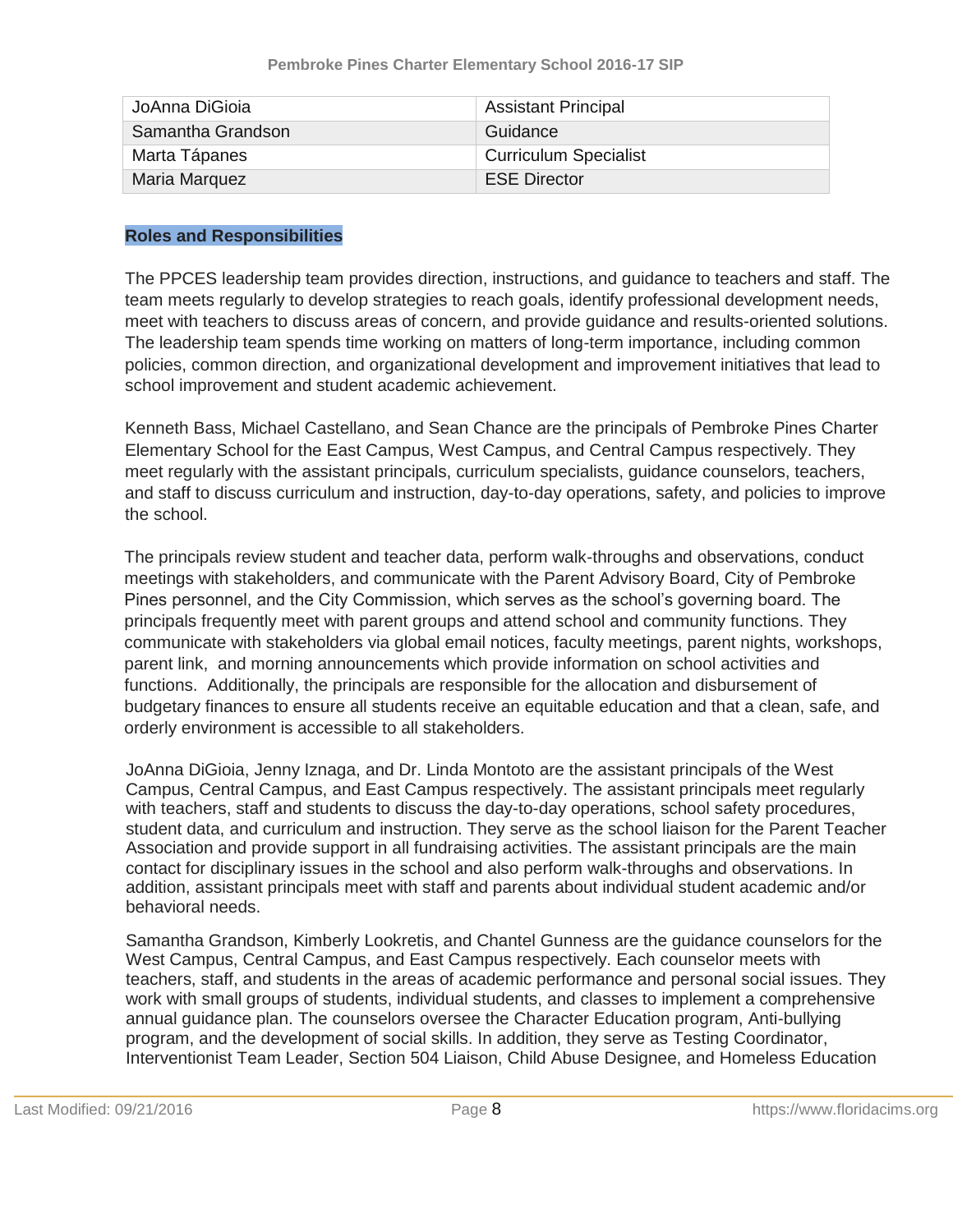Liaison for their respective campuses. To ensure system alignment they also oversee the data management system that monitors students' progress in the MTSS/RTI process.

Alina Perry-Smith, Jill Berman, and Marta Tápanes are the curriculum specialists for the East Campus, Central Campus, and West Campus respectively. The curriculum specialists disaggregate and analyze the school's data and use the information to select instructional approaches, identify research-based materials, and spearhead school-wide initiatives. Along with all stakeholders, they develop a school improvement plan. They conduct professional development trainings for teachers and conference with teachers to provide instructional feedback when needed. The curriculum specialists serve as the accreditation team for the system; meet regularly to align the system's policies, procedures, and curriculum; and design and deliver parent workshops focusing on increasing student achievement. As the inservice facilitators, the curriculum specialists meet with Professional Learning Community (PLC) coordinators on a regular basis in order to facilitate ongoing professional development for all teachers. In addition, the curriculum specialists mentor beginning teachers, model effective lessons in the classrooms, assist in parent conferences, and facilitate data chats. They are also the school designee for all online platforms such as FAIR-FS, Jupiter Grades, i-Ready, SuccessMaker, Pearson Realize, and Think Central.

The Team Leaders serve as leaders and mentors within their departments to ensure that the curriculum at each grade level is aligned to the Florida Standards or the New Generation State Standards. They serve as PLC facilitators implementing the Curriculum, Assessment, Remediation and Enrichment (CARE) cycle. They participate in leadership team meetings and develop the school's scope and sequence within their subject area. They align benchmark assessments to the standards, and coordinate vertical alignment meetings within each grade level. Each collaborates with their team, support personnel, and ESE facilitators to provide research-based interventions for identified students.

Kerry Guevara and Maria Marquez are the ESE directors for the Central, East, and West campuses respectively. They organize, supervise, and administer programs in exceptional student education. The ESE department provides services that align with students' exceptionalities and they oversee the creation and implementation of IEP's and EP's. ESE representatives are members of the Collaborative Problem Solving (CPS) team and provide insightful information for students receiving services or interventions.

#### **Identifying and Aligning Resources**

The PPCES leadership team meets regularly to disaggregate, analyze, and disseminate student data from multiple sources to identify academic student goals, align professional development to target specific objectives, and assess further needs. Support and direction are provided to teachers through on-site Professional Learning Communities, district-based professional development, a mentoring program, and additional resources such as webinars and online forums. The leadership team dedicates time to address issues of long-term importance, including common policies, common direction, and organizational development and improvement initiatives that will lead to school improvement and student academic achievement. A focus on system alignment is addressed through ongoing cross-campus leadership team meetings. To effectively address student needs, the PPCES leadership team monitors student progress in RtI as directed by the Multi-tiered Systems of Support (MTSS). The leadership team encourages the sharing of best practices, including teacher observations of colleagues.

Team Leaders collaborate with curriculum to submit annual budget requests for supplemental materials and ancillary supplies. School administrators oversee the budgets for each campus and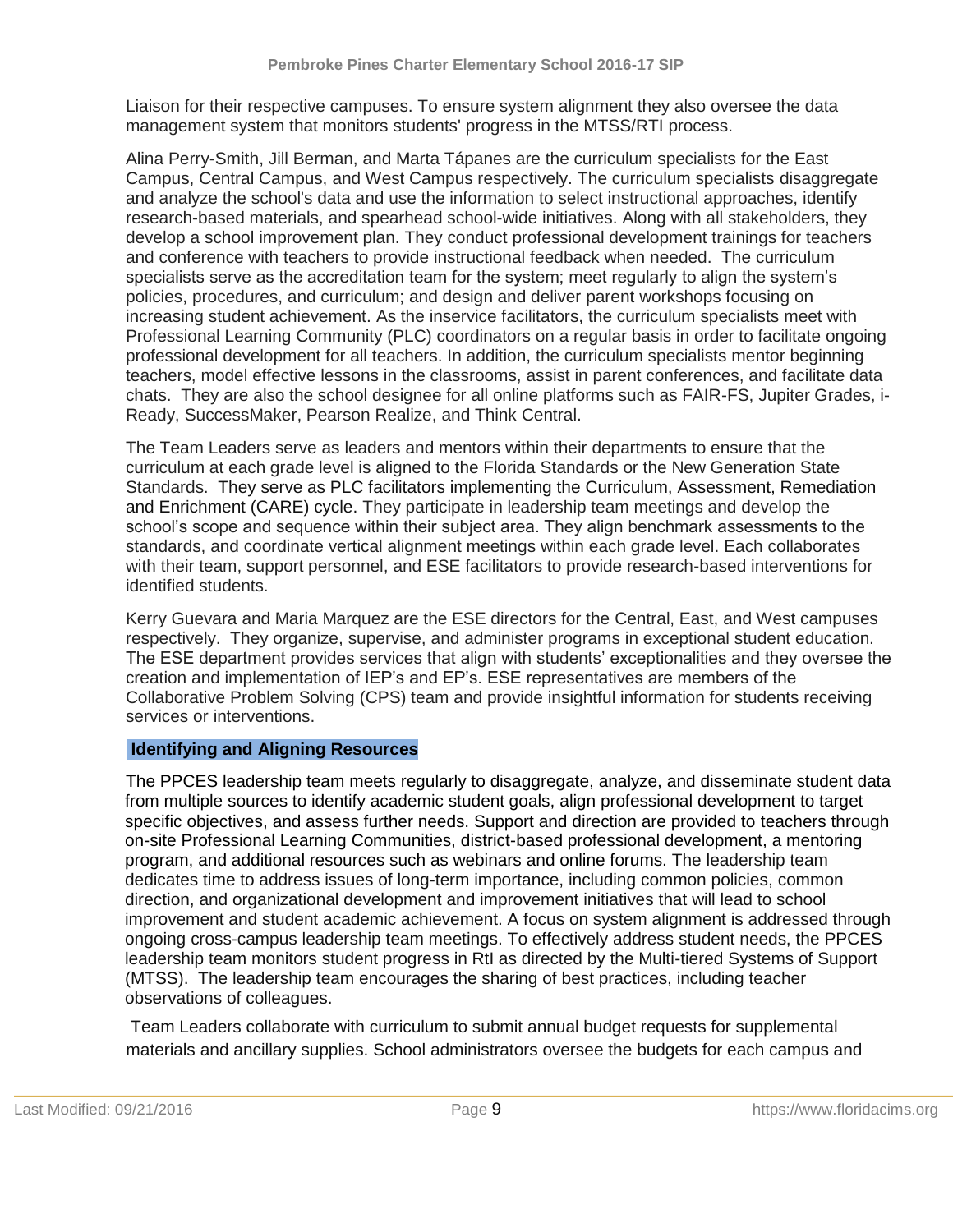work in collaboration with the bookkeeper and the city administrators for final approval of all purchases.

## **Literacy Leadership Team (LLT)**

| <b>Central Campus Literacy Leadership Team</b> |                              |  |  |
|------------------------------------------------|------------------------------|--|--|
| Sean Chance                                    | Principal                    |  |  |
| Jenny Iznaga                                   | <b>Assistant Principal</b>   |  |  |
| <b>Kimberly Lookretis</b>                      | Guidance                     |  |  |
| Jill Berman                                    | <b>Curriculum Specialist</b> |  |  |
| Lina Marrero                                   | <b>Reading Specialist</b>    |  |  |
| Donna Simpkin                                  | <b>Reading Specialist</b>    |  |  |

| <b>East Campus Literacy Leadership Team</b> |                              |  |  |
|---------------------------------------------|------------------------------|--|--|
| <b>Kenneth Bass</b>                         | Principal                    |  |  |
| Dr. Linda Montoto                           | <b>Assistant Principal</b>   |  |  |
| <b>Chantel Gunness</b>                      | Guidance                     |  |  |
| Alina Perry-Smith                           | <b>Curriculum Specialist</b> |  |  |
| Jaime Eikevik                               | <b>Reading Specialist</b>    |  |  |
| Merilisse Garcia                            | <b>Reading Specialist</b>    |  |  |

| <b>West Campus Literacy Leadership Team</b> |                              |  |  |
|---------------------------------------------|------------------------------|--|--|
| <b>Michael Castellano</b>                   | Principal                    |  |  |
| JoAnna DiGioia                              | <b>Assistant Principal</b>   |  |  |
| Samantha Grandson                           | Guidance                     |  |  |
| Marta Tápanes                               | <b>Curriculum Specialist</b> |  |  |
| Jacquelyn Douglas                           | <b>Reading Specialist</b>    |  |  |
| Stephani Rasmussen                          | <b>Reading Specialist</b>    |  |  |

#### **Literacy Implementation Process**

The PPCES Literacy Leadership Team (LLT) meets regularly to analyze student data from multiple sources to identify academic student goals, align professional development needs to target specific objectives, and assess further needs. Support and direction is provided to teachers through on-site Professional Learning Communities, district-based professional development, a mentoring program, and additional resources such as webinars and online forums. The leadership group dedicates time to address issues of long-term importance, including common policies, common direction, and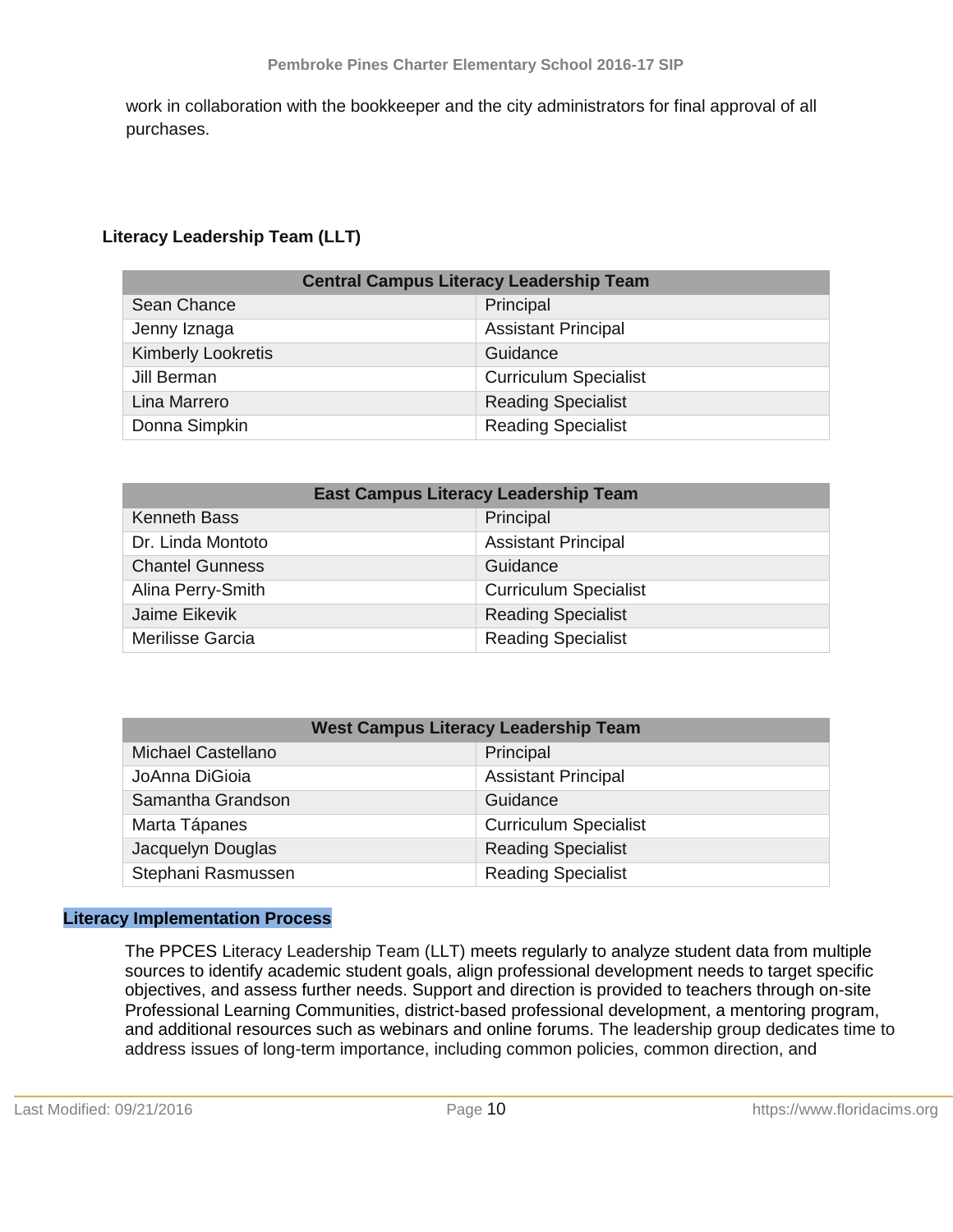organizational development and improvement initiatives that will lead to school improvement and student academic achievement.

PPCES LLT supports student learning by examining professional practices and learning progression charts to ensure mastery towards meeting the grade level expectations outlined in the Pupil Progression Plan. LLT provide teachers with research-based strategies and resources to assist all students in the multi-tiered systems, which includes the Exceptional Student Education and English Language Learners in acquiring academic skills to ensure educational learning gains.

The LLT ensures successful implementation of school-wide literacy goals to increase student achievement:

- 1. Daily 5, a school-wide literacy management system, clearly sets and defines literacy goals for students. Clear expectations are provided with exemplars to assist in meeting individual goals in differentiated student-centered activities and numerous opportunities are given for students to collaborate, apply critical thinking skills, and participate in meaningful discussions.
- 2. Fundations, a research based multisensory language program that provides systematic instruction in critical foundational skills. Fundations supports a Multi-Tiered Systems of Support (MTSS) for all students.
- 3. i-Ready, a comprehensive assessment system that tracks student growth and provides personalized and differentiated instruction for all student populations.
- 4. Through the Accelerated Reader Program students meet or exceed their quarterly goals to increase vocabulary and comprehension as well as develop a love of reading.
- 5. Technology programs such as SuccessMaker, Pearson Realize, and Think Central are used as resources to remediate and enrich students.
- 6. A Reading Committee organizes and promotes Celebrate Literacy Week, Community Read-In Day, Storybook Parades, Barnes and Noble Night, Dr. Seuss Week, and other programs that support literacy initiatives and a culture of reading.
- 7. The LLT is also part of the CPS Team that targets students in RtI.

## **Public and Collaborative Teaching**

## **Encouraging a Positive Working Environment**

Teachers participate in research-based professional development designed to improve teacher performance and increase student achievement. All teachers have the opportunity to participate in local, state, and national conferences as well as online webinars that are aligned to the needs of the students. Additionally, all staff is part of a year-long Professional Learning Community (PLC) focused on the rigor and demands of the Florida Standards. These PLCs meet weekly to delve into high-probability strategies, unpack the standards, discuss project-based learning activities, develop common assessments, identify and incorporate rigorous text, and share best practices. As the year progresses, progress monitoring data drives the focus of the PLC but always with the same end goal: increase student performance.

PPCES teachers have common daily instructional planning time that fosters collaboration and strengthens alignment across the grade levels. Curriculum Specialists work together developing system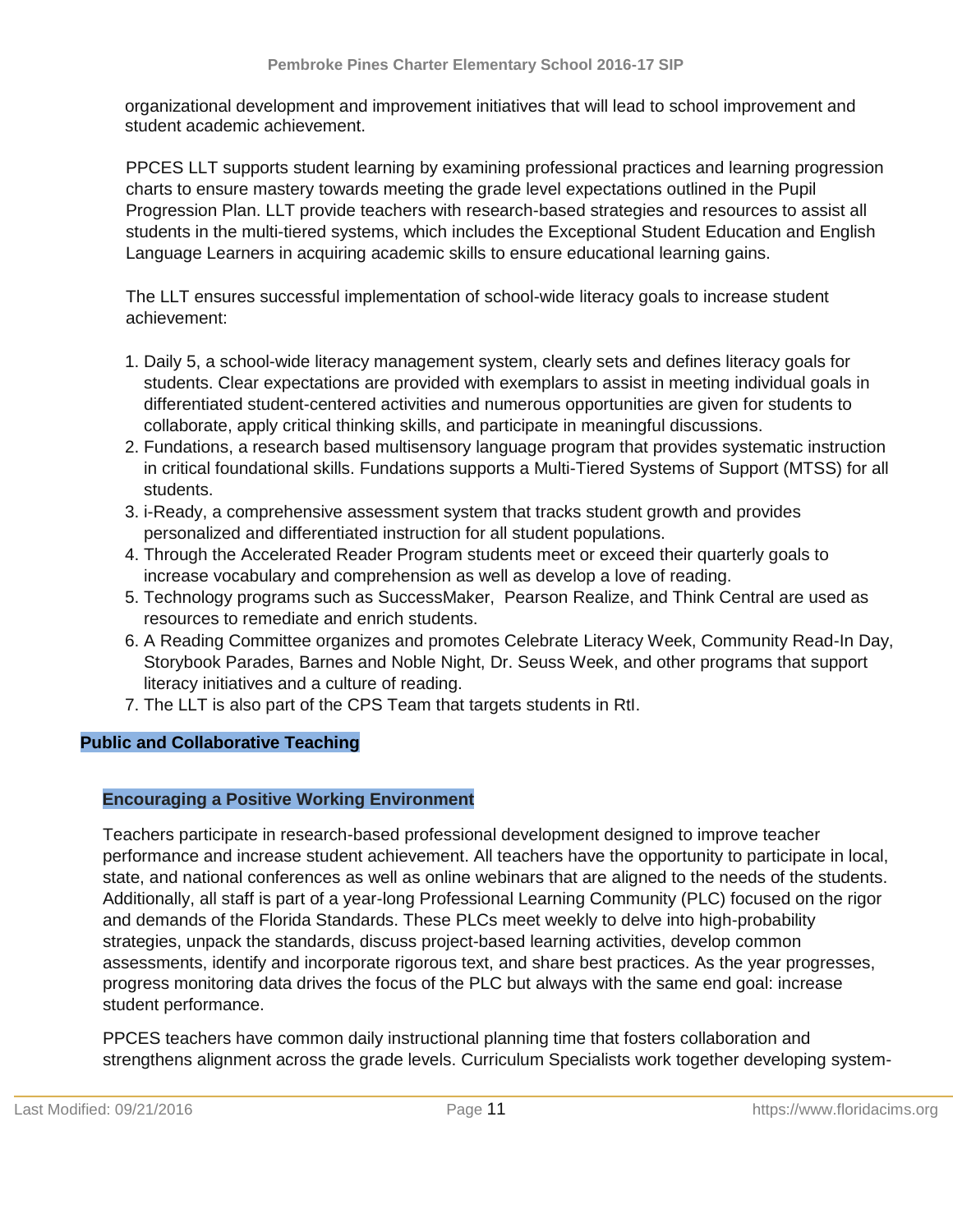wide policies and procedures to create an atmosphere that fosters and nurtures growth. The New Teacher Orientation Program supports new educators through mentoring and continuous observation. All new educators must show mastery of the State Competencies for educators.

At the City of Pembroke Pines Charter Elementary School the safety, security, acceptance, and success of all students are first and foremost. Through transparency of student data PPCES identifies its areas of improvement in this plan and develops deliberate practice through a rigorous curriculum to ensure all students are prepared to succeed in a global society.

#### **Recruiting, Developing and Retaining Highly Qualified Teachers**

PPCES has established policies, processes, and procedures to address the hiring of professional and effective teachers. A selection process involves identifying qualified applicants, conducting interviews according to established procedures, and basing the hiring decision on a matrix, job knowledge, and team's recommendation. A mentoring support system, incentive programs, and leadership development trainings are in place to retain the high-quality and diverse teaching staff.

#### **Teacher Mentoring Program**

Newly hired teachers participate in the system's induction program throughout the school year, as well as Broward County's New Teacher Academy. A school site mentor is assigned to a novice teacher to support and develop instructional strategies to meet the needs of all students. The mentor assists by coaching, providing instructional feedback, and modeling lessons. Mentor and mentee pairings are done after careful analysis of the needs of the mentee and the strengths of the mentor, focusing on subjectarea expertise. All new teachers are afforded the opportunity to observe master teachers, debrief on best practices, and apply these best practices in their classroom. The assigned mentor and/or support personnel observe the new teacher implementing these best practices and provide further constructive feedback and support.

#### **Ambitious Instruction and Learning**

## **Instructional Programs and Strategies**

## **Alignment to Florida standards**

PPCES uses state adopted instructional materials to ensure alignment to the Florida Standards. Supplemental materials are reviewed by the Leadership Team and input from the team leaders is used prior to purchasing new items. In addition, teachers participate in PLCs and staff development training to further align curriculum, assessment, and instructional practices that correlate with the Florida Standards.

## **Data Analysis for Differentiated Instruction**

Utilizing the Florida's Continuous Improvement Model (FCIM), teachers implement the steps in the Plan-Do-Check-Act cycle to focus instruction based on disaggregation of data. Highly qualified teachers trained on Marzano's High Probability strategies continuously meet to review data, reflect on current practices, and adjust instruction accordingly. Data chat meetings are held regularly to address academic needs of students at all instructional levels. Students needing additional support are monitored through the MTSS/ RtI process. The MTSS/RTI process ensures students receive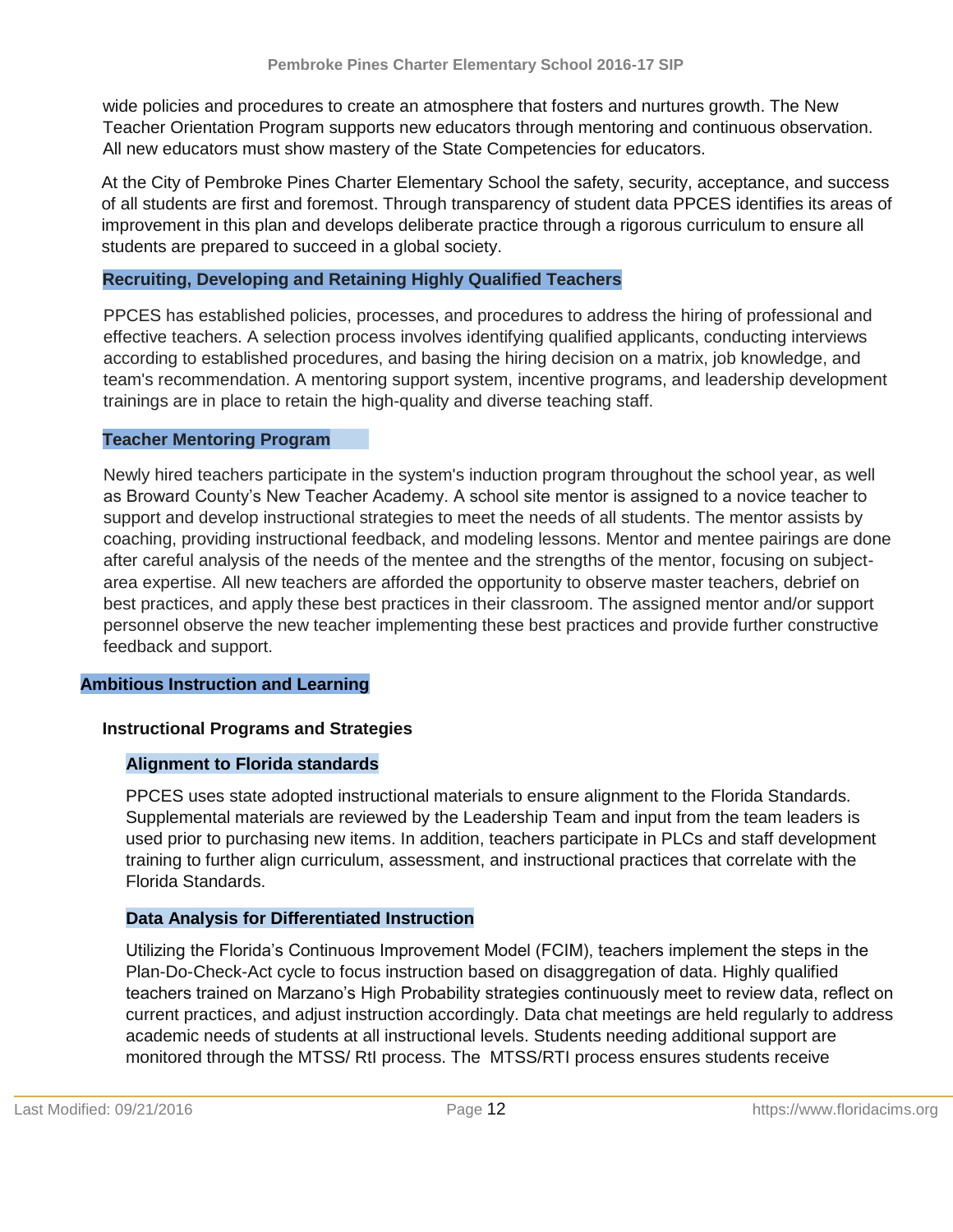targeted instructional support to address any academic deficiencies. BASIS data management system is used to monitor students frequently throughout the school year.

Highly structured management systems and resources, such as Daily 5, iReady, ReadyGen's instructional routines, Fundations, Think Central, and STAR Enterprise are also used to differentiate the students' learning experiences. Educational activities and lessons are tailored to the instructional level of each group. Teachers differentiate instruction through flexible grouping, ongoing assessment, and students' interests.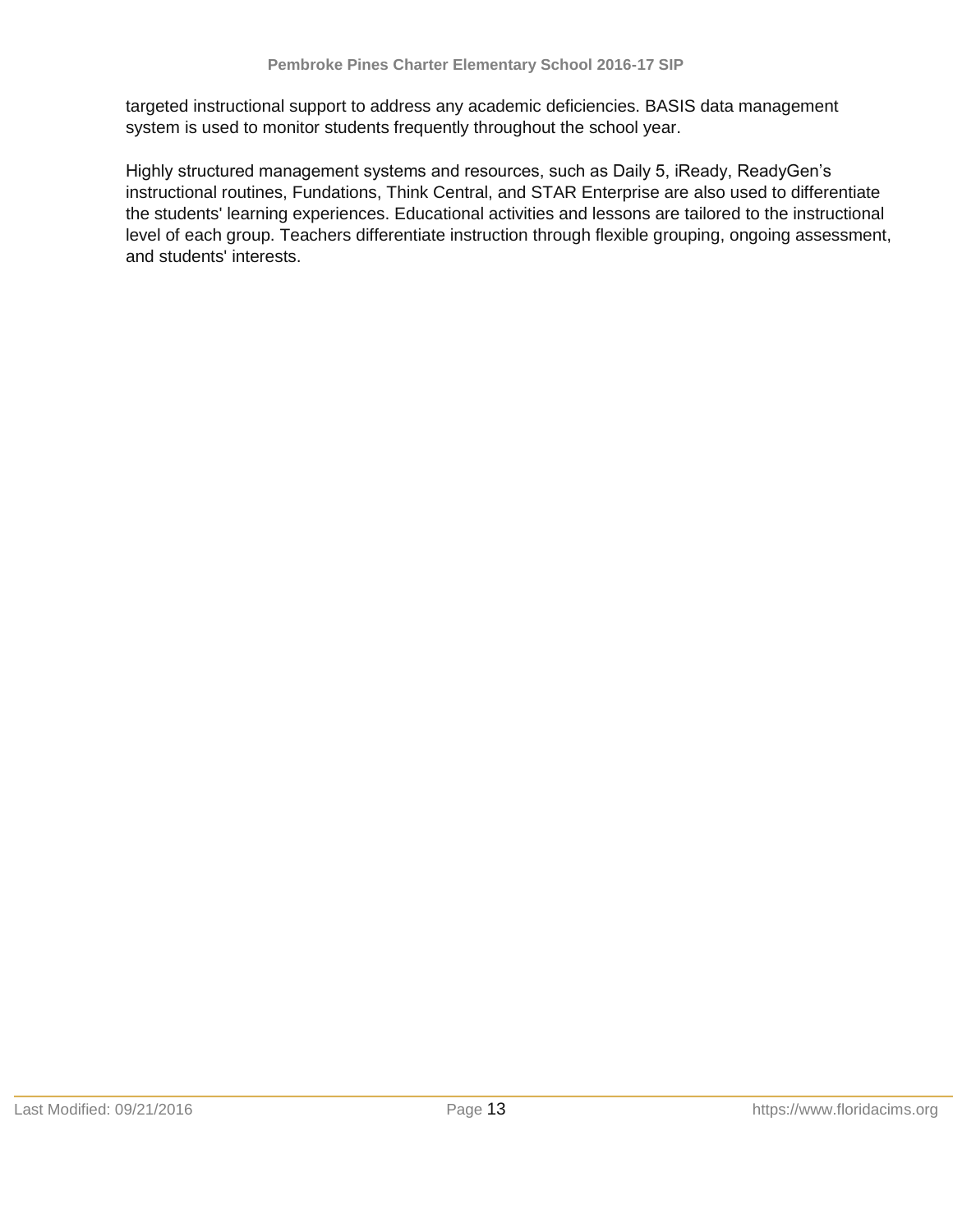# **School Improvement Goals**

English Language Arts - Given attention to researched based instructional strategies, 100% of students in grades K, 1, and 2 will demonstrate a progression of their reading skills on a state approved progress monitoring tool.

English Language Arts – By June 2017, the percentage of students scoring Level 3 or above on the English Language Arts Florida Standards Assessment in grades 3, 4, and 5 will increase from 79% to 82%.

Mathematics – Given attention to research-based instructional strategies, 85% of students in grades K, 1 ,and 2 will score at or above proficiency on a mathematics progress monitoring tool.

Mathematics – By June 2017, the percentage of students scoring Level 3 or above on the Mathematics Florida Standards Assessment in grades 3, 4 and 5 will increase from 86% to 89%.

Science – By June 2017, the percentage of students scoring Level 3 or above on the Florida Standards Science Assessment in grade 5 will increase from 75% to 78%.

#### **Action Steps and Rationale**

| <b>Identified Goal</b>                                                                                                                                         | <b>Action Steps</b>                           | <b>Rationale</b>                                                                                                                                     |
|----------------------------------------------------------------------------------------------------------------------------------------------------------------|-----------------------------------------------|------------------------------------------------------------------------------------------------------------------------------------------------------|
| ELA - Given attention to<br>researched based instructional<br>strategies, 100% of students in<br>grades K, 1, and 2 will<br>demonstrate a progression of their | Professional<br>1.<br>Learning<br>Communities | 1. Teachers collaborate in a<br>cooperative learning environment<br>to discuss research-based<br>strategies designed to improve<br>student learning. |
| reading skills on a state approved<br>progress monitoring tool.                                                                                                | Data Chats<br>$\mathcal{P}$                   | 2. Leadership team, support staff,<br>and teachers meet to                                                                                           |
| $ELA - By June 2017, the$<br>percentage of students scoring a<br>Level 3 or above in the English<br>Language Arts Florida Standards                            | Response to<br>3.                             | disaggregate, analyze, and<br>interpret data to determine<br>student needs.                                                                          |
| Assessment in grades 3, 4 and 5<br>will increase from 79% to 82%.                                                                                              | Intervention                                  | Identify students needing<br>3.<br>additional instructional and/or<br>behavioral support. Provide                                                    |
| Mathematics - Given attention to<br>research-based instructional<br>strategies, 85% of students in<br>grades K, 1, and 2 will score at or                      | 4. Professional<br>Development                | appropriate research-based<br>interventions.                                                                                                         |